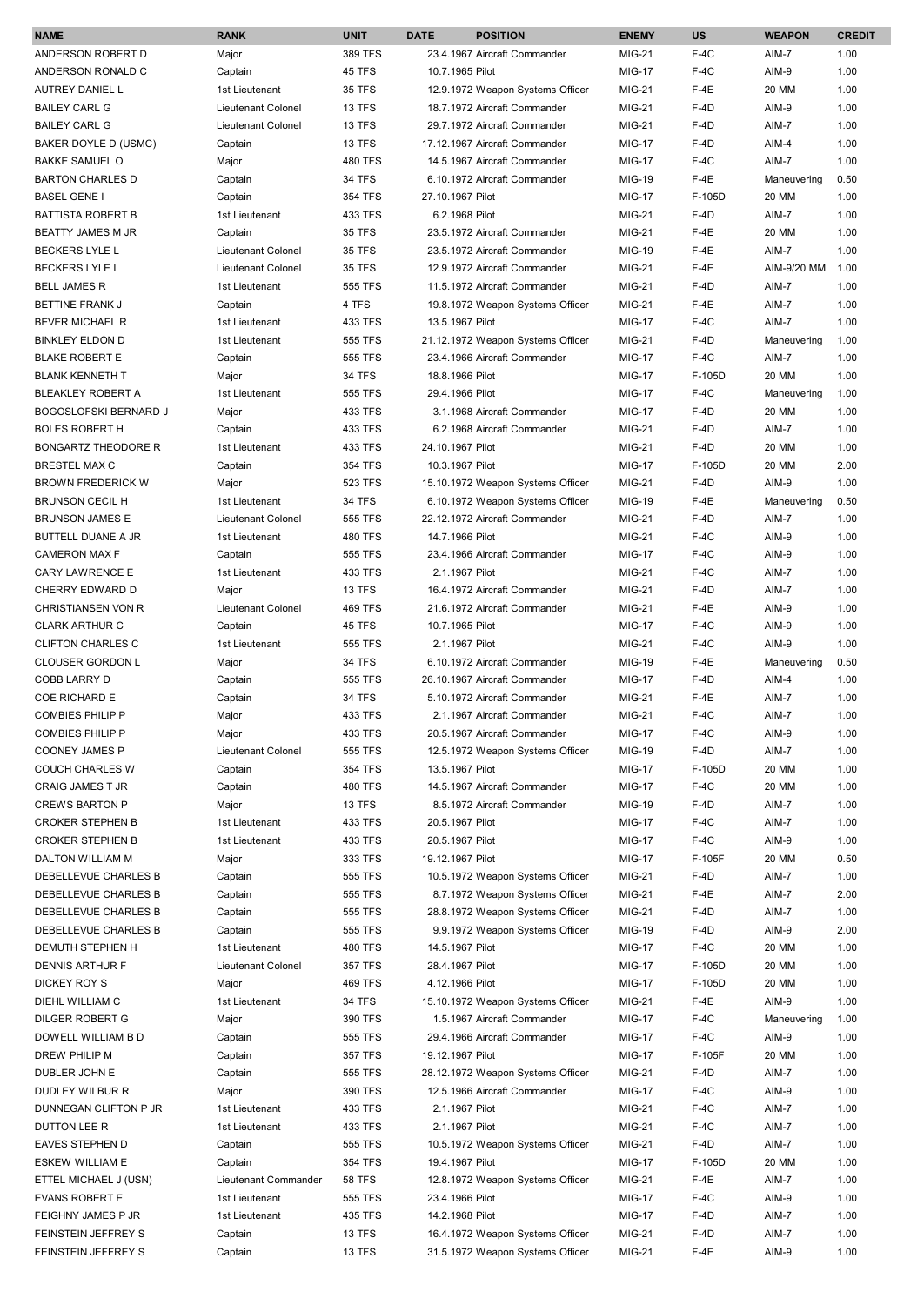| FEINSTEIN JEFFREY S        | Captain            | 13 TFS         | 18.7.1972 Weapon Systems Officer      | MIG-21        | F-4D   | AIM-9       | 1.00 |
|----------------------------|--------------------|----------------|---------------------------------------|---------------|--------|-------------|------|
| FEINSTEIN JEFFREY S        | Captain            | <b>13 TFS</b>  | 29.7.1972 Weapon Systems Officer      | MIG-21        | F-4D   | AIM-7       | 1.00 |
| FEINSTEIN JEFFREY S        | Captain            | 13 TFS         | 13.10.1972 Weapon Systems Officer     | MIG-21        | F-4D   | AIM-7       | 1.00 |
| FRYE WAYNE T               | Lieutenant Colonel | 555 TFS        | 12.5.1972 Aircraft Commander          | MIG-19        | $F-4D$ | AIM-7       | 1.00 |
| GAST PHILIP C              |                    |                |                                       |               | F-105D | 20 MM       | 1.00 |
|                            | Lieutenant Colonel | 354 TFS        | 13.5.1967 Pilot                       | <b>MIG-17</b> |        |             |      |
| <b>GEORGE SW</b>           | 1st Lieutenant     | 555 TFS        | 23.4.1966 Pilot                       | <b>MIG-17</b> | $F-4C$ | AIM-7       | 1.00 |
| <b>GILMORE PAUL J</b>      | Major              | <b>480 TFS</b> | 26.4.1966 Aircraft Commander          | MIG-21        | $F-4C$ | AIM-9       | 1.00 |
| <b>GLYNN LAWRENCE J JR</b> | 1st Lieutenant     | 433 TFS        | 2.1.1967 Aircraft Commander           | MIG-21        | $F-4C$ | AIM-7       | 1.00 |
| <b>GOLBERG LAWRENCE H</b>  | Captain            | 555 TFS        | 30.4.1966 Aircraft Commander          | <b>MIG-17</b> | $F-4C$ | AIM-9       | 1.00 |
| GORDON WILLIAM S III       | Captain            | <b>555 TFS</b> | 26.10.1967 Aircraft Commander         | <b>MIG-17</b> | $F-4D$ | AIM-7       | 1.00 |
| GOSSARD HALBERT E          | 1st Lieutenant     | 555 TFS        | 29.4.1966 Pilot                       | <b>MIG-17</b> | $F-4C$ | AIM-9       | 1.00 |
| GRAHAM JAMES L             | Major              | 333 TFS        | 19.12.1967 Electronic Warfare Officer | <b>MIG-17</b> | F-105F | 20 MM       | 0.50 |
| GRIFFIN THOMAS M           | 1st Lieutenant     | 35 TFS         | 12.9.1972 Weapon Systems Officer      | MIG-21        | $F-4E$ | AIM-9/20 MM | 1.00 |
| <b>GULLICK FRANCIS M</b>   | Captain            | 555 TFS        | 5.6.1967 Pilot                        | <b>MIG-17</b> | $F-4D$ | AIM-7       | 1.00 |
| HAEFFNER FRED A            | Lieutenant Colonel | 433 TFS        | 13.5.1967 Aircraft Commander          | <b>MIG-17</b> | $F-4C$ | AIM-7       | 1.00 |
| HANDLEY PHILIP W           | Major              | <b>58 TFS</b>  | 2.6.1972 Aircraft Commander           | MIG-19        | $F-4E$ | 20 MM       | 1.00 |
| HARDEN KAYE M              | Major              | 469 TFS        | 21.6.1972 Weapon Systems Officer      | MIG-21        | $F-4E$ | AIM-9       | 1.00 |
|                            | 1st Lieutenant     |                | 30.4.1966 Pilot                       |               |        |             |      |
| HARDGRAVE GERALD D         |                    | 555 TFS        |                                       | <b>MIG-17</b> | $F-4C$ | AIM-9       | 1.00 |
| HARDY RICHARD F            | Captain            | 4 TFS          | 8.7.1972 Aircraft Commander           | MIG-21        | $F-4E$ | AIM-7       | 1.00 |
| HARGROVE JAMES A JR        | Major              | 480 TFS        | 14.5.1967 Aircraft Commander          | <b>MIG-17</b> | $F-4C$ | 20 MM       | 1.00 |
| HARGROVE WILLIAM S         | 1st Lieutenant     | 555 TFS        | 9.9.1972 Weapon Systems Officer       | MIG-21        | F-4D   | 20 MM       | 1.00 |
| HARGROVE WILLIAM S         | 1st Lieutenant     | 555 TFS        | 16.9.1972 Weapon Systems Officer      | MIG-21        | $F-4E$ | AIM-9       | 1.00 |
| HENDRICKSON JAMES L        | Captain            | 307 TFS        | 15.10.1972 Weapon Systems Officer     | MIG-21        | $F-4E$ | 20 MM       | 1.00 |
| HIGGINS HARRY E            | Major              | 357 TFS        | 28.4.1967 Pilot                       | <b>MIG-17</b> | F-105D | 20 MM       | 1.00 |
| HILL ROBERT G              | Captain            | 13 TFS         | 5.2.1968 Aircraft Commander           | MIG-21        | F-4D   | AIM-4       | 1.00 |
| HIRSCH THOMAS M            | Major              | 555 TFS        | 6.1.1967 Aircraft Commander           | MIG-21        | $F-4C$ | AIM-7       | 1.00 |
| HODGDON LEIGH A            | 1st Lieutenant     | 555 TFS        | 1.3.1972 Weapon Systems Officer       | MIG-21        | F-4D   | AIM-7       | 1.00 |
| HOLCOMBE KENNETH E         | Captain            | 45 TFS         | 10.7.1965 Aircraft Commander          | <b>MIG-17</b> | $F-4C$ | AIM-9       | 1.00 |
| HOLTZ ROBERT L             | Major              | 34 TFS         | 15.10.1972 Aircraft Commander         | <b>MIG-21</b> | $F-4E$ | AIM-9       | 1.00 |
| HOWERTON REX D             | Major              | 555 TFS        | 14.2.1969 Aircraft Commander          | <b>MIG-17</b> | F-4D   | 20 MM       | 1.00 |
| HOWMAN PAUL D              |                    | 4 TFS          | 8.1.1973 Aircraft Commander           | MIG-21        | $F-4D$ | AIM-7       | 1.00 |
|                            | Captain            |                |                                       |               |        |             |      |
| HUNEKE BRUCE V             | 1st Lieutenant     | 13 TFS         | 5.2.1968 Pilot                        | MIG-21        | $F-4D$ | AIM-4       | 1.00 |
| <b>HUNT JACK W</b>         | Major              | 354 TFS        | 19.4.1967 Pilot                       | <b>MIG-17</b> | F-105D | 20 MM       | 1.00 |
| HUSKEY RICHARD L           | Captain            | 433 TFS        | 3.1.1968 Pilot                        | <b>MIG-17</b> | F-4D   | 20 MM       | 1.00 |
| HUWE JOHN F                | Captain            | <b>35 TFS</b>  | 23.5.1972 Weapon Systems Officer      | <b>MIG-19</b> | $F-4E$ | AIM-7       | 1.00 |
| IMAYE STANLEY M            | Captain            | 4 TFS          | 29.7.1972 Weapon Systems Officer      | MIG-21        | $F-4E$ | AIM-7       | 1.00 |
| JAMESON JERRY W            | 1st Lieutenant     | 555 TFS        | 16.9.1966 Aircraft Commander          | <b>MIG-17</b> | $F-4C$ | AIM-9       | 1.00 |
| JANCA ROBERT D             | Major              | 389 TFS        | 20.5.1967 Aircraft Commander          | MIG-21        | $F-4C$ | AIM-9       | 1.00 |
| <b>JASPERSON ROBERT H</b>  | Captain            | <b>35 TFS</b>  | 8.10.1972 Weapon Systems Officer      | MIG-21        | $F-4E$ | 20 MM       | 1.00 |
| JOHNSON HAROLD E           | Captain            | 357 TFS        | 19.4.1967 Electronic Warfare Officer  | <b>MIG-17</b> | F-105F | 20 MM       | 1.00 |
| JONES KEITH W JR           | Captain            | 13 TFS         | 8.5.1972 Weapon Systems Officer       | <b>MIG-19</b> | $F-4D$ | AIM-7       | 1.00 |
| KEITH LARRY R              | Captain            | 555 TFS        | 29.4.1966 Aircraft Commander          | <b>MIG-17</b> | $F-4C$ | Maneuvering | 1.00 |
| KIRK WILLIAM L             | Major              | 433 TFS        | 13.5.1967 Aircraft Commander          | <b>MIG-17</b> | $F-4C$ | AIM-9       | 1.00 |
| KIRK WILLIAM L             | Major              | 433 TFS        | 24.10.1967 Aircraft Commander         | <b>MIG-21</b> | F-4D   | 20 MM       | 1.00 |
| KITTINGER JOSEPH W JR      | Lieutenant Colonel |                | 1.3.1972 Aircraft Commander           |               |        |             | 1.00 |
|                            |                    | 555 TFS        |                                       | MIG-21        | F-4D   | AIM-7       |      |
| KJER FRED D                | Captain            | 389 TFS        | 23.4.1967 Pilot                       | MIG-21        | $F-4C$ | AIM-7       | 1.00 |
| KLAUSE KLAUS J             | 1st Lieutenant     | 480 TFS        | 5.11.1966 Pilot                       | <b>MIG-21</b> | $F-4C$ | AIM-9       | 1.00 |
| KRIEPS RICHARD N           | 1st Lieutenant     | 480 TFS        | 14.7.1966 Pilot                       | <b>MIG-21</b> | $F-4C$ | AIM-9       | 1.00 |
| KRINGELIS IMANTES          | 1st Lieutenant     | 390 TFS        | 12.5.1966 Pilot                       | <b>MIG-17</b> | $F-4C$ | AIM-9       | 1.00 |
| KULLMAN LAWRENCE W         | 1st Lieutenant     | 4 TFS          | 8.1.1973 Weapon Systems Officer       | MIG-21        | F-4D   | AIM-7       | 1.00 |
| KUSTER RALPH L JR          | Major              | 13 TFS         | 3.6.1967 Pilot                        | <b>MIG-17</b> | F-105D | 20 MM       | 1.00 |
| LAFEVER WILLIAM D          | 1st Lieutenant     | 555 TFS        | 4.5.1967 Pilot                        | MIG-21        | $F-4C$ | AIM-9       | 1.00 |
| LAFFERTY DANIEL L          | 1st Lieutenant     | 433 TFS        | 20.5.1967 Pilot                       | <b>MIG-17</b> | $F-4C$ | AIM-9       | 1.00 |
| LAMBERT ROBERT W           | Captain            | <b>480 TFS</b> | 14.5.1967 Pilot                       | <b>MIG-17</b> | $F-4C$ | AIM-7       | 1.00 |
| LANG ALFRED E JR           | Lieutenant Colonel | 435 TFS        | 12.2.1968 Aircraft Commander          | MIG-21        | F-4D   | AIM-7       | 1.00 |
| LATHAM WILBUR J JR         | 1st Lieutenant     | 480 TFS        | 5.11.1966 Aircraft Commander          | MIG-21        | $F-4C$ | AIM-9       | 1.00 |
| LAVOY ALAN A               | Captain            | 555 TFS        | 26.10.1967 Pilot                      | <b>MIG-17</b> | F-4D   | AIM-4       | 1.00 |
| LEONARD BRUCE G JR         | Captain            | 13 TFS         | 31.5.1972 Aircraft Commander          | MIG-21        | $F-4E$ | AIM-9       | 1.00 |
| LESAN THOMAS C             | Captain            | 333 TFS        | 30.4.1967 Pilot                       | <b>MIG-17</b> | F-105D | 20 MM       | 1.00 |
| LEWINSKI PAUL T            | Captain            | 4 TFS          | 8.7.1972 Weapon Systems Officer       | <b>MIG-21</b> | $F-4E$ | AIM-7       | 1.00 |
|                            |                    |                |                                       |               |        |             |      |
| LOCHER ROGER C             | 1st Lieutenant     | 555 TFS        | 21.2.1972 Weapon Systems Officer      | <b>MIG-21</b> | F-4D   | AIM-7       | 1.00 |
| LOCHER ROGER C             | 1st Lieutenant     | 555 TFS        | 8.5.1972 Weapon Systems Officer       | MIG-21        | F-4D   | AIM-7       | 1.00 |
| LOCHER ROGER C             | 1st Lieutenant     | 555 TFS        | 10.5.1972 Weapon Systems Officer      | MIG-21        | F-4D   | AIM-7       | 1.00 |
| LODGE ROBERT A             | Major              | 555 TFS        | 21.2.1972 Aircraft Commander          | MIG-21        | F-4D   | AIM-7       | 1.00 |
| LODGE ROBERT A             | Major              | 555 TFS        | 8.5.1972 Aircraft Commander           | MIG-21        | F-4D   | AIM-7       | 1.00 |
| LODGE ROBERT A             | Major              | 555 TFS        | 10.5.1972 Aircraft Commander          | MIG-21        | F-4D   | AIM-7       | 1.00 |
| LOGEMAN JOHN D JR          | Captain            | 555 TFS        | 26.10.1967 Aircraft Commander         | <b>MIG-17</b> | F-4D   | AIM-7       | 1.00 |
| LUCAS JON I                | Major              | 34 TFS         | 2.9.1972 Aircraft Commander           | MIG-19        | $F-4E$ | AIM-7       | 1.00 |
| MAAS STUART W              | Captain            | 13 TFS         | 16.4.1972 Weapon Systems Officer      | <b>MIG-21</b> | F-4D   | AIM-7       | 1.00 |
|                            |                    |                |                                       |               |        |             |      |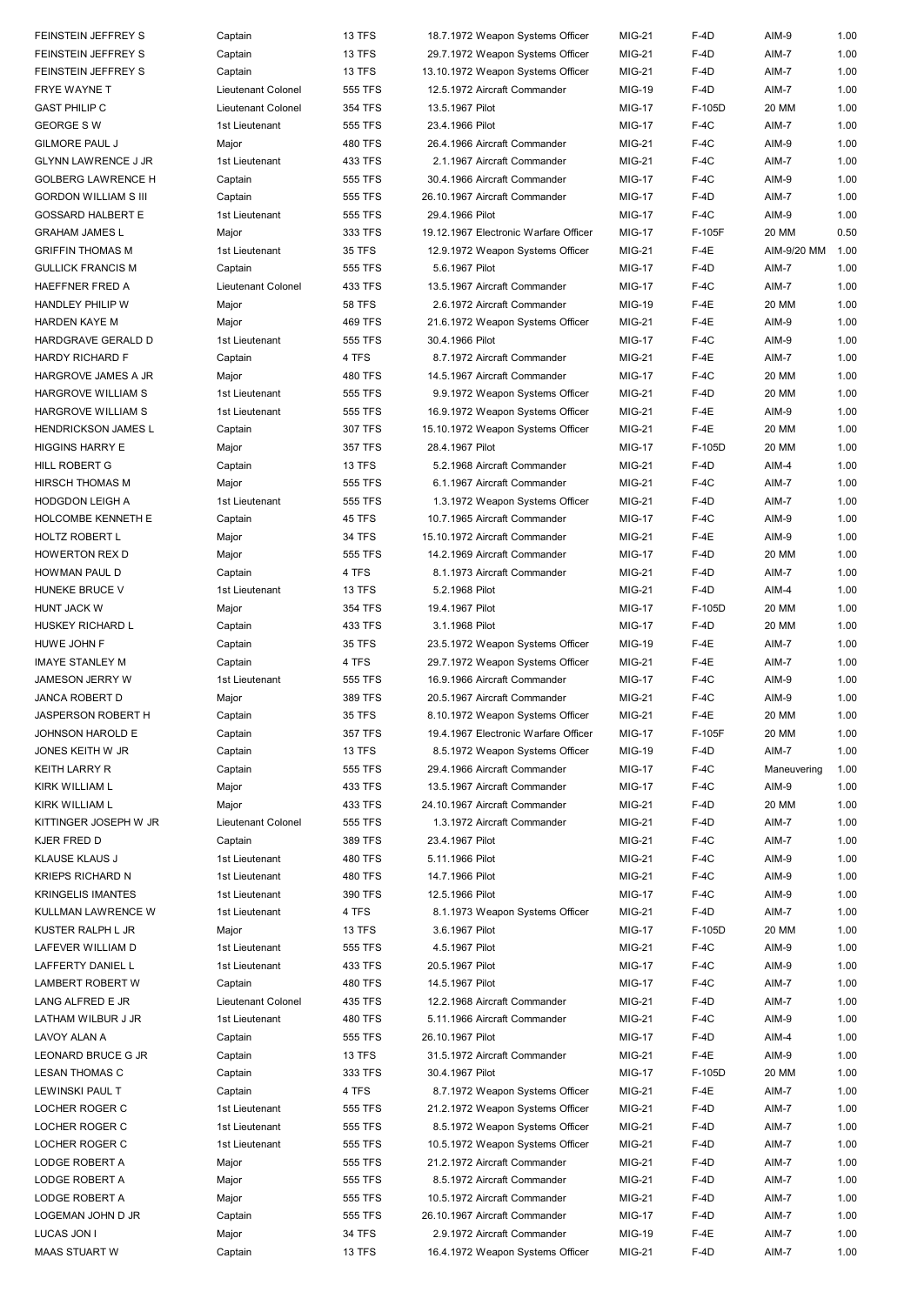| MADDEN JOHN A JR                        | Captain            | 555 TFS        | 9.9.1972 Aircraft Commander       | <b>MIG-19</b> | $F-4D$       | AIM-9       | 2.00 |
|-----------------------------------------|--------------------|----------------|-----------------------------------|---------------|--------------|-------------|------|
| MADDEN JOHN A JR                        | Captain            | 555 TFS        | 12.10.1972 Aircraft Commander     | <b>MIG-21</b> | $F-4D$       | Maneuvering | 1.00 |
| <b>MAHAFFEY MICHAEL J</b>               | Captain            | 469 TFS        | 12.9.1972 Aircraft Commander      | <b>MIG-21</b> | $F-4D$       | AIM-9       | 1.00 |
| MALLOY DOUGLAS G                        | 1st Lieutenant     | <b>35 TFS</b>  | 2.9.1972 Weapon Systems Officer   | <b>MIG-19</b> | $F-4E$       | AIM-7       | 1.00 |
| MARKLE JOHN D                           | 1st Lieutenant     | 555 TFS        | 10.5.1972 Aircraft Commander      | <b>MIG-21</b> | $F-4D$       | AIM-7       | 1.00 |
| <b>MARTIN RONALD G</b>                  | 1st Lieutenant     | 480 TFS        | 14.8.1966 Aircraft Commander      | <b>MIG-21</b> | $F-4C$       | AIM-9       | 1.00 |
| <b>MASSEN MARK A</b>                    | Captain            | 336 TFS        | 15.8.1972 Weapon Systems Officer  | <b>MIG-21</b> | $F-4E$       | AIM-7       | 1.00 |
| <b>MCCOY FREDERICK E II</b>             | 1st Lieutenant     | 555 TFS        | 26.10.1967 Pilot                  | <b>MIG-17</b> | $F-4D$       | AIM-7       | 1.00 |
| MCCOY IVY J JR                          | Major              | 523 TFS        | 15.10.1972 Aircraft Commander     | <b>MIG-21</b> | F-4D         | AIM-9       | 1.00 |
| MCKEE HARRY L JR                        | Major              | 555 TFS        | 28.12.1972 Aircraft Commander     | MIG-21        | $F-4D$       | AIM-7       | 1.00 |
| MCKINNEY GEORGE H JR                    | 1st Lieutenant     | 435 TFS        | 6.11.1967 Pilot                   | <b>MIG-17</b> | $F-4D$       | 20 MM       | 2.00 |
| MCKINNEY GEORGE H JR                    | 1st Lieutenant     | 435 TFS        | 19.12.1967 Pilot                  | <b>MIG-17</b> | $F-4D$       | 20 MM       | 0.50 |
| MONSEES JAMES H                         | 1st Lieutenant     | 555 TFS        | 26.10.1967 Pilot                  | <b>MIG-17</b> | $F-4D$       | AIM-7       | 1.00 |
| MOORE ALBERT E                          | Airman 1st Class   | 307 SW         | 24.12.1972 Gunner                 | <b>MIG-21</b> | <b>B-52D</b> | .50 CALIBER | 1.00 |
| MOORE JOSEPH D                          | Major              | 435 TFS        | 19.12.1967 Aircraft Commander     | <b>MIG-17</b> | $F-4D$       | 20 MM       | 0.50 |
| MOORE ROLLAND W JR                      | Major              | 389 TFS        | 26.4.1967 Aircraft Commander      | <b>MIG-21</b> | $F-4C$       | AIM-7       | 1.00 |
| <b>MOSS RANDY P</b>                     | 1st Lieutenant     | 435 TFS        | 12.2.1968 Pilot                   | <b>MIG-21</b> | $F-4D$       | AIM-7       | 1.00 |
| MULDOON MICHAEL D                       | 1st Lieutenant     | 435 TFS        | 3.1.1968 Pilot                    | <b>MIG-17</b> | $F-4D$       | AIM-4       | 1.00 |
| MURRAY, JAMES E III                     | 1st Lieutenant     | 555 TFS        | 2.1.1967 Pilot                    | <b>MIG-21</b> | $F-4C$       | AIM-9       | 1.00 |
| NICHOLS STEPHEN E                       |                    | 555 TFS        | 11.5.1972 Aircraft Commander      | <b>MIG-21</b> | $F-4D$       | AIM-7       | 1.00 |
|                                         | Captain            |                |                                   |               | $F-4D$       |             | 1.00 |
| NULL JAMES C                            | Captain            | 523 TFS        | 16.4.1972 Aircraft Commander      | <b>MIG-21</b> |              | AIM-7       |      |
| <b>OLDS ROBIN</b>                       | Colonel            | 433 TFS        | 20.5.1967 Aircraft Commander      | <b>MIG-17</b> | $F-4C$       | AIM-7       | 1.00 |
| <b>OLDS ROBIN</b>                       | Colonel            | 433 TFS        | 20.5.1967 Aircraft Commander      | <b>MIG-17</b> | $F-4C$       | AIM-9       | 1.00 |
| <b>OLDS ROBIN</b>                       | Colonel            | 555 TFS        | 2.1.1967 Aircraft Commander       | <b>MIG-21</b> | $F-4C$       | AIM-9       | 1.00 |
| <b>OLDS ROBIN</b>                       | Colonel            | 555 TFS        | 4.5.1967 Aircraft Commander       | <b>MIG-21</b> | $F-4C$       | AIM-9       | 1.00 |
| OLMSTED FREDERICK S JR                  | Captain            | 13 TFS         | 30.3.1972 Aircraft Commander      | MIG-21        | $F-4D$       | AIM-7       | 1.00 |
| OLMSTED FREDERICK S JR                  | Captain            | <b>13 TFS</b>  | 16.4.1972 Aircraft Commander      | <b>MIG-21</b> | $F-4D$       | AIM-7       | 1.00 |
| OSBORNE CARL D                          | Major              | 333 TFS        | 13.5.1967 Pilot                   | <b>MIG-17</b> | F-105D       | AIM-9       | 1.00 |
| PANKHURST JOHN E                        | Captain            | 480 TFS        | 5.6.1967 Pilot                    | <b>MIG-17</b> | $F-4C$       | 20 MM       | 1.00 |
| PARDO JOHN R                            | Major              | 433 TFS        | 20.5.1967 Aircraft Commander      | <b>MIG-17</b> | $F-4C$       | AIM-9       | 1.00 |
| PASCOE RICHARD M                        | Captain            | 555 TFS        | 6.1.1967 Aircraft Commander       | <b>MIG-21</b> | $F-4C$       | AIM-7       | 1.00 |
| PASCOE RICHARD M                        | Major              | 555 TFS        | 5.6.1967 Aircraft Commander       | <b>MIG-17</b> | $F-4C$       | AIM-9       | 1.00 |
| PETTIT LAWRENCE H                       | Captain            | 555 TFS        | 31.5.1972 Weapon Systems Officer  | <b>MIG-21</b> | $F-4D$       | AIM-7       | 1.00 |
| PETTIT LAWRENCE H                       | Captain            | 555 TFS        | 12.10.1972 Weapon Systems Officer | <b>MIG-21</b> | $F-4D$       | Maneuvering | 1.00 |
| PICKETT RALPH S                         | Major              | 555 TFS        | 22.12.1972 Weapon Systems Officer | <b>MIG-21</b> | $F-4D$       | AIM-7       | 1.00 |
| PRIESTER DURWOOD K                      | Major              | 480 TFS        | 5.6.1967 Aircraft Commander       | <b>MIG-17</b> | $F-4C$       | 20 MM       | 1.00 |
| RABENI JOHN J JR                        | 1st Lieutenant     | <b>480 TFS</b> | 5.11.1966 Pilot                   | <b>MIG-21</b> | $F-4C$       | AIM-7       | 1.00 |
| RADEKER WALTER S III                    | Captain            | 555 TFS        | 2.1.1967 Aircraft Commander       | MIG-21        | $F-4C$       | AIM-9       | 1.00 |
| RASPBERRY EVERETT T JR                  | Captain            | 555 TFS        | 2.1.1967 Aircraft Commander       | MIG-21        | $F-4C$       | AIM-9       | 1.00 |
| RASPBERRY EVERETT T JR                  | Captain            | 555 TFS        | 5.6.1967 Aircraft Commander       | <b>MIG-17</b> | $F-4D$       | AIM-7       | 1.00 |
| RETTERBUSH GARY L                       | Major              | <b>35 TFS</b>  | 12.9.1972 Aircraft Commander      | <b>MIG-21</b> | $F-4E$       | 20 MM       | 1.00 |
| RETTERBUSH GARY L                       | Major              | <b>35 TFS</b>  | 8.10.1972 Aircraft Commander      | <b>MIG-21</b> | $F-4E$       | 20 MM       | 1.00 |
| RICHARD LAWRENCE G (USMC)               | Captain            | <b>58 TFS</b>  | 12.8.1972 Aircraft Commander      | <b>MIG-21</b> | $F-4E$       | AIM-7       | 1.00 |
| RICHTER KARL W                          | 1st Lieutenant     | 421 TFS        | 21.9.1966 Pilot                   | <b>MIG-17</b> | F-105D       | 20 MM       | 1.00 |
| RILLING ROBERT G                        | Major              | 333 TFS        | 13.5.1967 Pilot                   | <b>MIG-17</b> | F-105D       | AIM-9       | 1.00 |
| RITCHIE RICHARD S                       | Captain            | 555 TFS        | 10.5.1972 Aircraft Commander      | <b>MIG-21</b> | F-4D         | AIM-7       | 1.00 |
| RITCHIE RICHARD S                       | Captain            | 555 TFS        | 31.5.1972 Aircraft Commander      | <b>MIG-21</b> | F-4D         | AIM-7       | 1.00 |
| RITCHIE RICHARD S                       | Captain            | 555 TFS        | 8.7.1972 Aircraft Commander       | <b>MIG-21</b> | $F-4E$       | AIM-7       | 2.00 |
| RITCHIE RICHARD S                       | Captain            | 555 TFS        | 28.8.1972 Aircraft Commander      | <b>MIG-21</b> | F-4D         | AIM-7       | 1.00 |
| <b>ROBERTS THOMAS S</b>                 | Captain            | 45 TFS         | 10.7.1965 Aircraft Commander      | <b>MIG-17</b> | $F-4C$       | AIM-9       | 1.00 |
| ROBERTS WILLIAM E JR                    | 1st Lieutenant     | 389 TFS        | 20.5.1967 Pilot                   | MIG-21        | $F-4C$       | AIM-9       | 1.00 |
| ROSE DOUGLAS B                          | 1st Lieutenant     | 555 TFS        | 16.9.1966 Pilot                   | <b>MIG-17</b> | $F-4C$       | AIM-9       | 1.00 |
| <b>RUBUS GARY M</b>                     | Captain            | 307 TFS        | 15.10.1972 Aircraft Commander     | MIG-21        | $F-4E$       | 20 MM       | 1.00 |
| RUSSELL DONALD M                        | Major              | 333 TFS        | 18.10.1967 Pilot                  | <b>MIG-17</b> | F-105D       | 20 MM       | 1.00 |
| RYAN JOHN D JR                          | 1st Lieutenant     | 13 TFS         | 17.12.1967 Pilot                  | <b>MIG-17</b> | $F-4D$       | AIM-4       | 1.00 |
| <b>SCOTT ROBERT R</b>                   | Colonel            | 333 TFS        | 26.3.1967 Pilot                   | <b>MIG-17</b> | F-105D       | 20 MM       | 1.00 |
| <b>SEARS JAMES F</b>                    | 1st Lieutenant     | 389 TFS        | 26.4.1967 Pilot                   | <b>MIG-21</b> | $F-4C$       | AIM-7       | 1.00 |
| SEAVER MAURICE E JR                     | Major              | 44 TFS         | 13.5.1967 Pilot                   | <b>MIG-17</b> | F-105D       | 20 MM       | 1.00 |
| SHARP JERRY K                           | 1st Lieutenant     | 555 TFS        | 2.1.1967 Pilot                    | <b>MIG-21</b> | $F-4C$       | AIM-7       | 1.00 |
| SHEFFLER FRED W                         | Captain            | 336 TFS        | 15.8.1972 Aircraft Commander      | <b>MIG-21</b> | $F-4E$       | AIM-7       | 1.00 |
| SHIELDS GEORGE I                        | 1st Lieutenant     | 469 TFS        | 12.9.1972 Weapon Systems Officer  | <b>MIG-21</b> | $F-4D$       | AIM-9       | 1.00 |
| SHOLDERS GARY L                         | Captain            | 555 TFS        | 21.12.1972 Aircraft Commander     | <b>MIG-21</b> | $F-4D$       | Maneuvering | 1.00 |
| SIMMONDS DARRELL D                      | Captain            | 435 TFS        | 6.11.1967 Aircraft Commander      | <b>MIG-17</b> | F-4D         | 20 MM       | 2.00 |
| SIMONET KENNETH A                       | Major              | 435 TFS        | 18.1.1968 Aircraft Commander      | <b>MIG-17</b> | F-4D         | AIM-4       | 1.00 |
| SMALLWOOD JOHN J                        | 1st Lieutenant     | <b>58 TFS</b>  | 2.6.1972 Weapon Systems Officer   | <b>MIG-19</b> | $F-4E$       | 20 MM       | 1.00 |
| SMITH WAYNE O                           | 1st Lieutenant     | 435 TFS        | 18.1.1968 Pilot                   | <b>MIG-17</b> | F-4D         | AIM-4       | 1.00 |
| SMITH WILLIAM T                         | 1st Lieutenant     | 480 TFS        | 26.4.1966 Pilot                   | MIG-21        | $F-4C$       | AIM-9       | 1.00 |
|                                         |                    | 435 TFS        | 3.1.1968 Aircraft Commander       | <b>MIG-17</b> | $F-4D$       | AIM-4       | 1.00 |
| <b>SQUIER CLAYTON K</b><br>STONE JOHN B | Lieutenant Colonel |                |                                   |               |              |             |      |
|                                         | Captain            | 433 TFS        | 2.1.1967 Aircraft Commander       | <b>MIG-21</b> | $F-4C$       | AIM-7       | 1.00 |